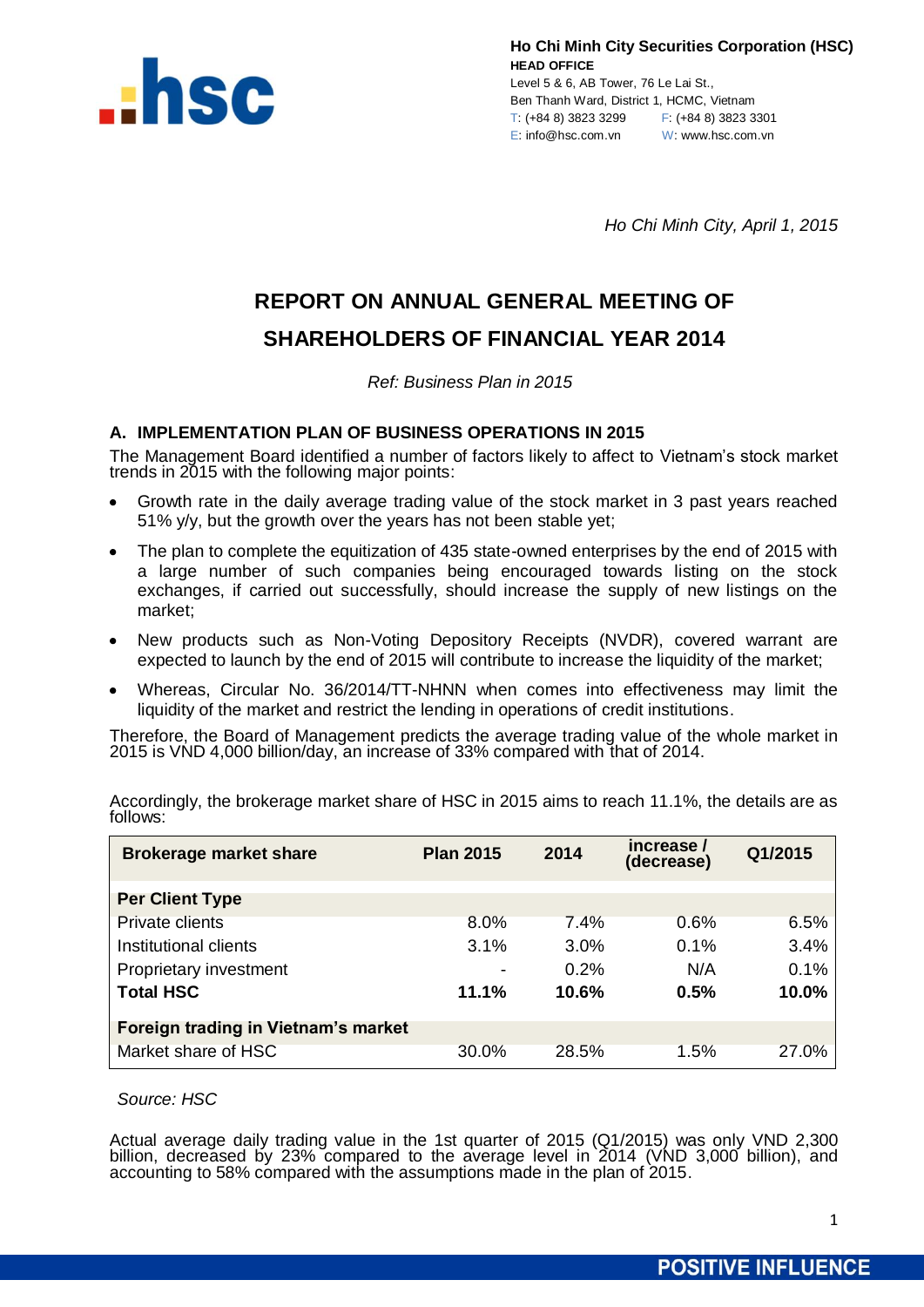

Level 5 & 6, AB Tower, 76 Le Lai St., Ben Thanh Ward, District 1, HCMC, Vietnam T: (+84 8) 3823 3299 F: (+84 8) 3823 3301 E: info@hsc.com.vn W: www.hsc.com.vn

# **BUSINESS PLAN IN 2015**

| <b>ITEMS</b><br>(VND million)             | <b>Plan</b><br>2015 | 2014    | $\%$<br>change | <b>Prediction</b><br>of Q1/2015 | % Plan<br>2015 |
|-------------------------------------------|---------------------|---------|----------------|---------------------------------|----------------|
| <b>Revenue</b>                            | 779,171             | 831,135 | $-6%$          | 129,082                         | 17%            |
| In which:                                 |                     |         |                |                                 |                |
| Brokerage fee                             | 416,027             | 299,432 | 39%            | 51,840                          | 12%            |
| Margin + cash advance service             | 212,500             | 248,786 | $-15%$         | 53,733                          | 25%            |
| Proprietary investment                    | 65,742              | 194,425 | -66%           | 5,401                           | 8%             |
| Interest on deposits                      | 52,395              | 67,241  | $-22\%$        | 15,509                          | 30%            |
| Revenue from consultancy                  | 25,707              | 12,362  | 108%           | 1,723                           | 7%             |
| Others revenue                            | 6,800               | 8,889   | $-23%$         | 876                             | 13%            |
| <b>Total operating expenses</b>           | 363,519             | 349,692 | 4%             | 68,059                          | 19%            |
|                                           |                     |         |                |                                 |                |
| <b>Profit before tax</b>                  | 415,651             | 481,447 | $-14%$         | 61,023                          | <b>15%</b>     |
| Corporate Income Tax                      | 91,443              | 105,295 | $-13%$         | 13,366                          | 15%            |
| <b>Profit after tax</b>                   | 324,208             | 376,152 | $-14%$         | 47,656                          | 15%            |
| <b>Return On Average Equity</b><br>(ROAE) | 13.7%               | 16.3%   |                | 8.1%                            |                |

Identifying the macroeconomic situation in 2015, interest rates remain at low level, the main sources of income of HSC will still be brokerage fee and margin income (accounting for 81% of the total revenue in 2015).

Revenue from proprietary investment (including stocks and bonds) is expected to reduce significantly because revenue in 2014 had the contribution of key operations such as:

- Realizing profits from the rest of fund certificates portfolio (purchased in 2011) in Q1/2014;
- Immediately realizing profits from large bond lots in Q1 and Q3/2014 when bond yields across the terms decreased rapidly in the year.

Revenue from interest on bank deposits reduces compared to 2014 primarily due to the deposit interest rates are expected to decline in 2015.

Operating expenses in 2015 are predicted to increase by 4% compared to 2014 primarily due to a rise in the direct costs related to the increase in the trading value of HSC.

Profit after tax in 2015 is anticipated to reach VND 324 billion, falling by 14% compared to 2014 with the Corporate Income Tax rate at 22%.

Return On Average Equity (ROAE) in 2015 is predicted to reach 13.7%, lower than that of 16.3% of 2014.

Business Plan in 2015 will be presented in revenue by each business division and operating expenses under costs of the whole company as follows: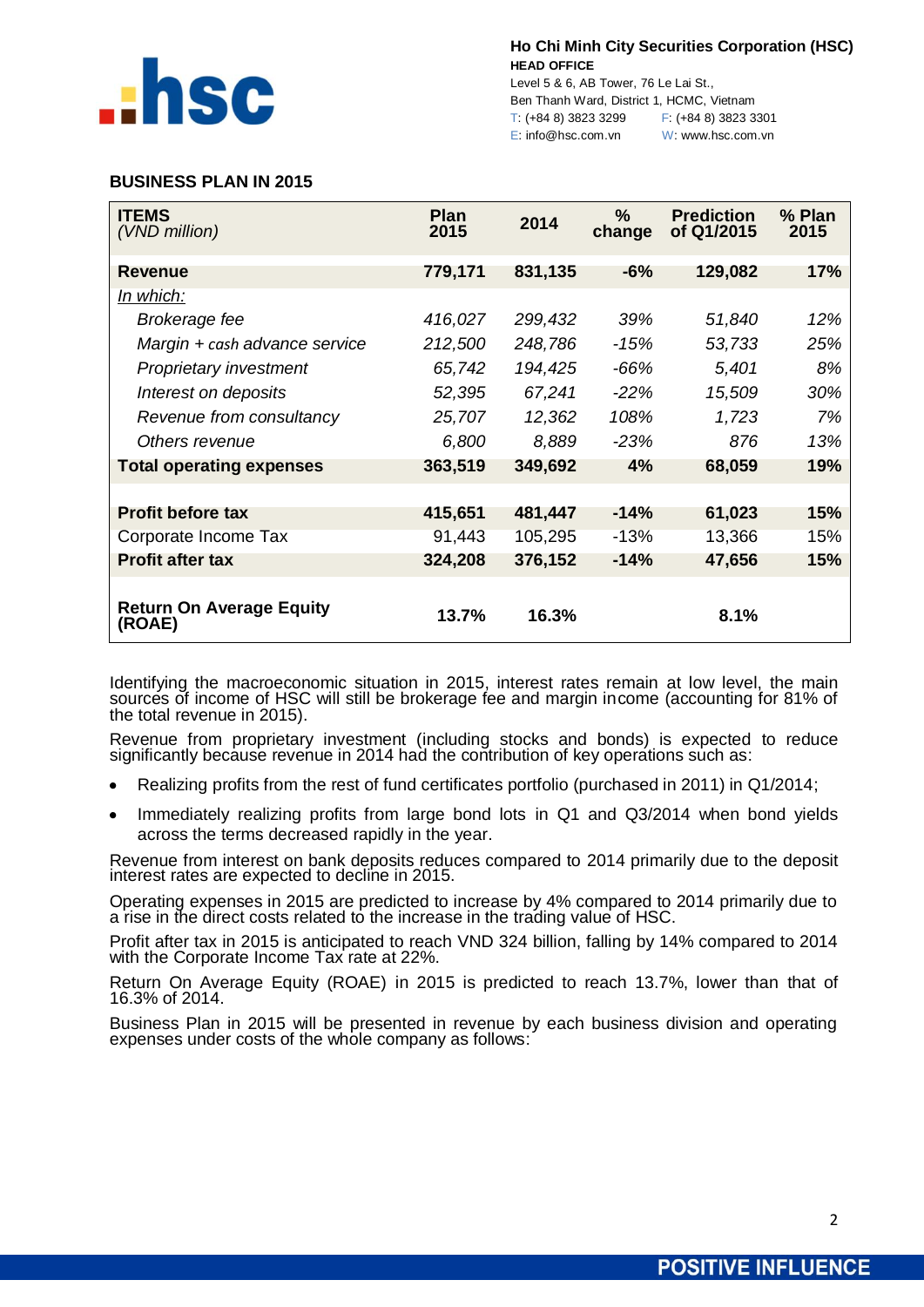

Level 5 & 6, AB Tower, 76 Le Lai St., Ben Thanh Ward, District 1, HCMC, Vietnam T: (+84 8) 3823 3299 F: (+84 8) 3823 3301 E: info@hsc.com.vn W: www.hsc.com.vn





# **1. Private Client Division**

| <b>Private Client Division</b><br>(VND million) | <b>Plan 2015</b> | <b>FY2014</b> | $\%$<br>change | <b>Estimation</b><br>Q1/2015 | % Plan<br>2015 |
|-------------------------------------------------|------------------|---------------|----------------|------------------------------|----------------|
| Brokerage fee                                   | 295,992          | 210,582       | 41%            | 34,179                       | 12%            |
| Margin + cash advance                           | 212,500          | 247.269       | $-14%$         | 53,413                       | 25%            |
| Other revenue                                   | 5,800            | 5.801         | 0%             | 990                          | 17%            |
| <b>Total</b>                                    | 514,292          | 463,652       | 11%            | 88,582                       | 17%            |

## *a. Brokerage fee*

Revenue from brokerage fee of Private Client Division is predicted to increase by 41% compared to 2014 on the following assumptions:

- Average trading value is VND 4,000 billion/day, an increase of 33% compared to 2014;  $\bullet$
- Market share of the Private Client Division strives for 8.0% (2014: 7.4%) and the average  $\bullet$ trading fee at 0.19% of the transaction value, rate same as in 2014.

## *b. Revenue from margin trading and advances to investors for securities trading*

Total average margin and advances balance in 2015 are predicted to be at VND 1,700 billion, inceases by 3% from VND 1,656 billion in 2014.

Average margin interest rate is expected at 12.5% pa, lower than that of 15% pa in 2014 due to a decrease in the market deposit rate and increasing competition in terms of margin interest rates.of peer companies.

Based on the actual situation of 2014 and assuming that there is no demand of margin trading from Institutional Client Division in 2015, the entire margin balance is predicted to be used only for Private Client Division.

*c. Other revenue*

Other revenue includes fees from securities depository, shareholders management sevice, the transfer of securities and other services.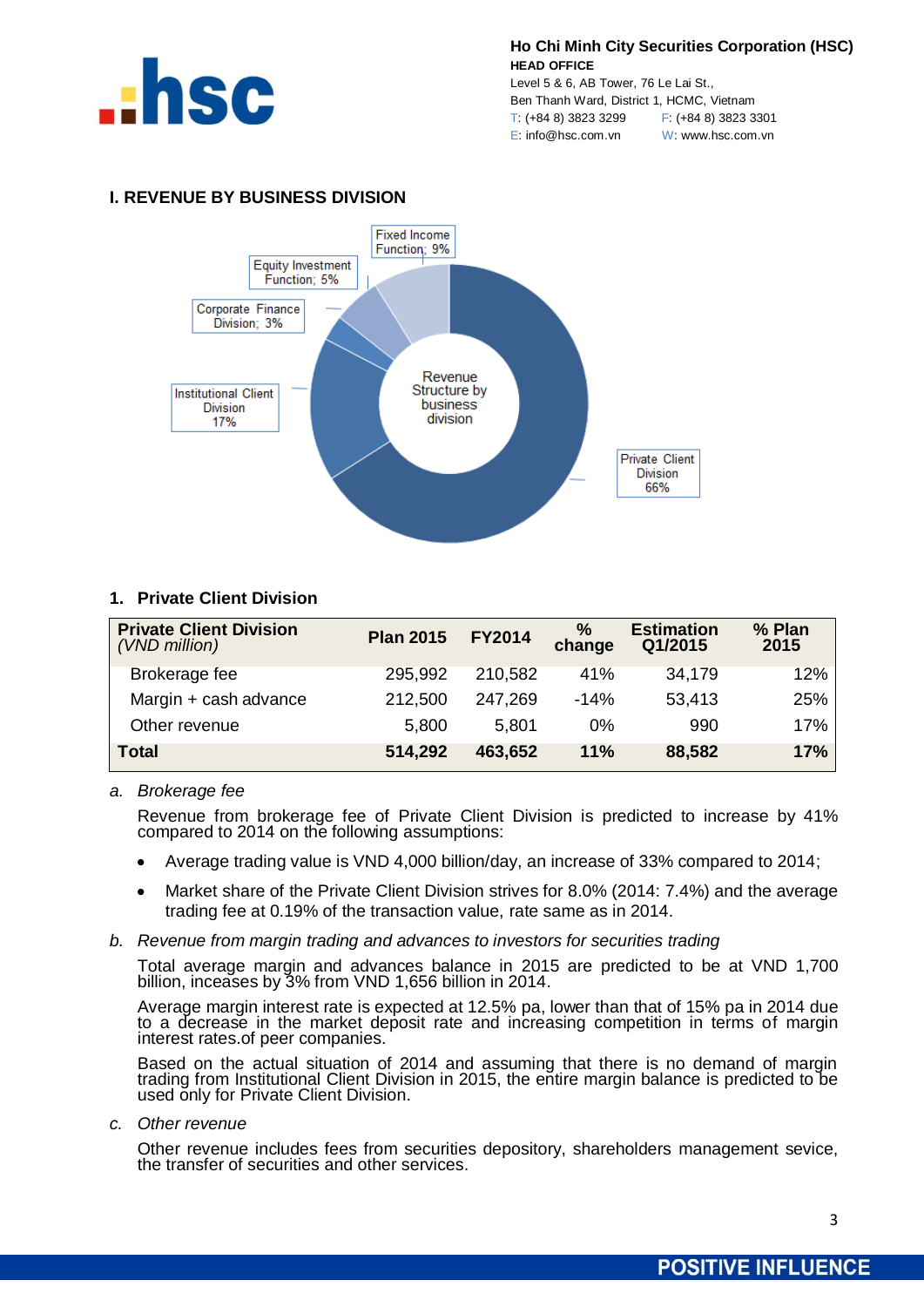

Level 5 & 6, AB Tower, 76 Le Lai St., Ben Thanh Ward, District 1, HCMC, Vietnam T: (+84 8) 3823 3299 F: (+84 8) 3823 3301 E: info@hsc.com.vn W: www.hsc.com.vn

# **2. Institutional Client Division**

| <b>Institutional Client Division</b><br>(VND million) | <b>Plan 2015</b>         | <b>FY2014</b> | $\frac{9}{6}$<br>change | <b>Estimation</b><br>of Q1/2015 | % Plan<br>2015 |
|-------------------------------------------------------|--------------------------|---------------|-------------------------|---------------------------------|----------------|
| Brokerage fee                                         | 120,035                  | 88,574        | 36%                     | 17,653                          | 15%            |
| Margin + cash advance                                 | $\overline{\phantom{a}}$ | 1,517         | $-100%$                 | 320                             |                |
| Revenue from using capital                            | 7,000                    | 9,774         | $-28%$                  | 1,350                           | 19%            |
| Other revenue                                         | 2,707                    | 4,112         | $-34%$                  | 412                             | 15%            |
| Total                                                 | 129,741                  | 103,976       | <b>25%</b>              | 19,734                          | 15%            |

*a. Brokerage fee*

Revenue from brokerage fee of Institutional Client Division is predicted to increase by 36% compared to 2014 on the following assumptions:

- Average trading value is VND 4.000 billion/day, an increase of 33% compared to 2014;
- Trading value of foreign investors is occupied at 10% of total market trading, equivalent  $\bullet$ to 2014;
- Trading value of foreign investors in HSC is predicted to reach 30% of the trading value of foreign investors of the whole market (2014: 28.5%), corresponding to 3.1% of total market trading value;
- Average brokerage fee is of 0.16% of trading value, same as in 2014.
- *b. Revenue from margin trading and advances to investors for securities trading*

It is predicted that there is no demand for margin trading from institutional client arising in 2015

*c. Revenue from using capital*

It is predicted that use of capital activity brings VND 7 billion with average used capital of VND 20 billion and return rate of 35% pa (in 2014: average used capital was VND 17 billion, return rate is of 39% pa).

*d. Other revenue*

Other revenue is mainly from services of market research information supply.

## **3. Corporate Finance Division**

| <b>Corporate Finance Division</b><br>(VND million) | <b>Plan</b><br>2015 | <b>FY2014</b> | $\frac{9}{6}$<br>change | <b>Estimation</b><br>of Q1/2015 | % Plan<br>2015 |
|----------------------------------------------------|---------------------|---------------|-------------------------|---------------------------------|----------------|
| Advisory fees                                      | 23,000              | 10.901        | 111%                    | 1,180                           | 5%             |
| <b>Total</b>                                       | 23,000              | 10.901        | 111%                    | 1,180                           | 5%             |

Revenue from Corporate Finance Division in 2015 is estimated at VND 23 billion, including advisory fee and underwriting fee.

# **4. Equity Investment Function**

| <b>Equity Investment Function</b><br>(VND million) | <b>Plan</b><br>2015 | FY2014  | %<br>change | <b>Estimation</b><br>of Q1/2015 | % Plan<br>2015 |
|----------------------------------------------------|---------------------|---------|-------------|---------------------------------|----------------|
| Listed stocks and fund certificates                | 42.000              | 134.967 | -69%        | 1.483                           | $4\%$          |
| Over-the-counter (OTC)                             | 742                 | 619     | 20%         | 268                             | 36%            |
| <b>Total</b>                                       | 42,742              | 135,586 | $-68%$      | 1,752                           | 4%             |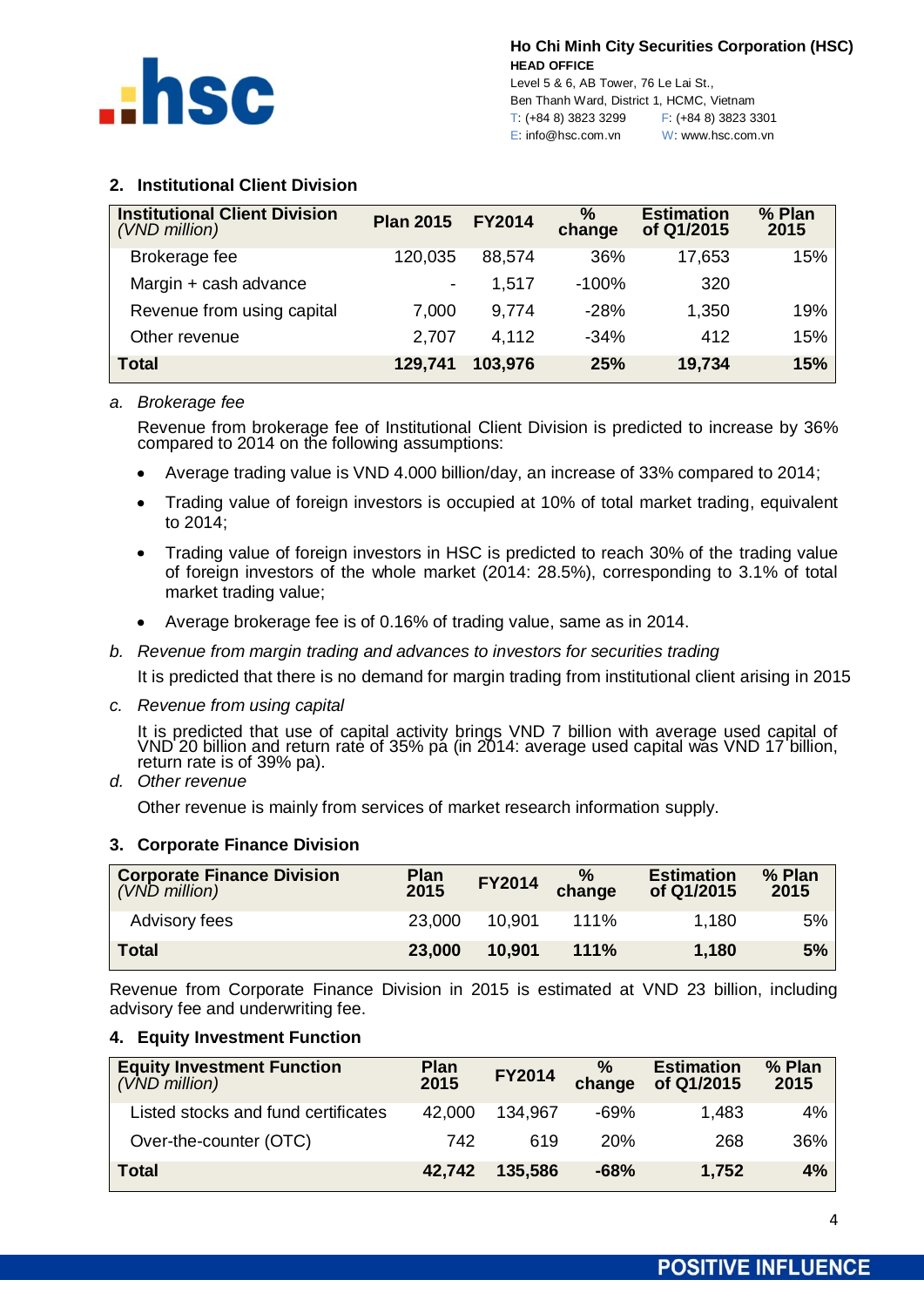

Level 5 & 6, AB Tower, 76 Le Lai St., Ben Thanh Ward, District 1, HCMC, Vietnam T: (+84 8) 3823 3299 F: (+84 8) 3823 3301 E: info@hsc.com.vn W: www.hsc.com.vn

# *a. Listed stocks and fund certificates*

This portfolio in 2015 is expected to generate VND 42 billion with the average investment of VND 214 billion and average return rate of 20% pa (in 2014: average investment value was of VND 105 billion and return rate was of 115% pa) assuming VNIndex will grow 16% from 545 points to 632 points at the end of 2015 (VNIndex growth of 2014 was of 8%), in which:

- Listed securities portfolio generates VND 30 billion on an average investment value of VND 154 billion and average return rate of 20% pa;
- Portfolio of fund certificates in 2015 contributes VND 12 billion on an average investment value of VND 60 billion and the expected return rate of 20% pa.
- *b. Over-the-counter (OTC)*

OTC portfolio is largely investment remained from the previous years with a value after provisions of VND 53 billion and the expected return rate is 1% pa from stock dividend (in 2014: average investment value was of VND 80 billion and return rate of 1% pa).

The average investment capital of the whole portfolios in 2015 is VND 267 billion and the average return rate is of 16% pa (in 2014: the average investment value was at VND 185 billion and average return rate of 49% pa).

# **5. Fixed Income Function**

| <b>Fixed Income Function</b><br>(VND million) | <b>Plan 2015</b>         | <b>FY2014</b> | $\%$<br>change | <b>Estimation</b><br>of Q1/2015 | % Plan<br>2015 |
|-----------------------------------------------|--------------------------|---------------|----------------|---------------------------------|----------------|
| Interest on bank deposits                     | 52,395                   | 67,241        | $-22%$         | 15,509                          | 30%            |
| Bond investment                               | 16,000                   | 48,251        | $-67%$         | 2,300                           | 14%            |
| Repo of bonds                                 | $\overline{\phantom{a}}$ | 796           | $-100%$        |                                 |                |
| Other revenue                                 | 1,000                    | 732           | 37%            | 8                               | 1%             |
| <b>Total</b>                                  | 69,395                   | 117,020       | $-41%$         | 17,817                          | 26%            |

*a. Interest on bank deposits*

Revenue from interest on bank deposits is expected to reach VND 52 billion with an average balance of deposits at VND 1,265 billion (in 2014: VND 1,250 billion) and an average interest rate of 4.5% pa (in 2014 : 5.8% pa).

*b. Bond investment*

Bond Investment in 2015 is predicted to generate VND 16 billion with an average investment value of VND 200 billion and expected yield is 8% pa (in 2014: the average investment was VND 176 billion and the average yield was of 27% pa).

Bond interest rate in the market has maintained at low level, thus the bond investment does not bring as positive profit as that of 2014. Instead, the bond investment is to receive bond's coupon and to be used for bond reverse repo operation.

*c. Repo of bonds*

It is forecasted that bond repo in 2015 will not arise (lending secured by bonds) as in 2014 (in 2014: the average balance was VND 4 billion with the average repo interest rate of 15% pa).

*d. Other revenue*

Other revenue includes revenue from bond brokerage fee and bond tender fee.

## **II. OPERATING EXPENSES IN 2015**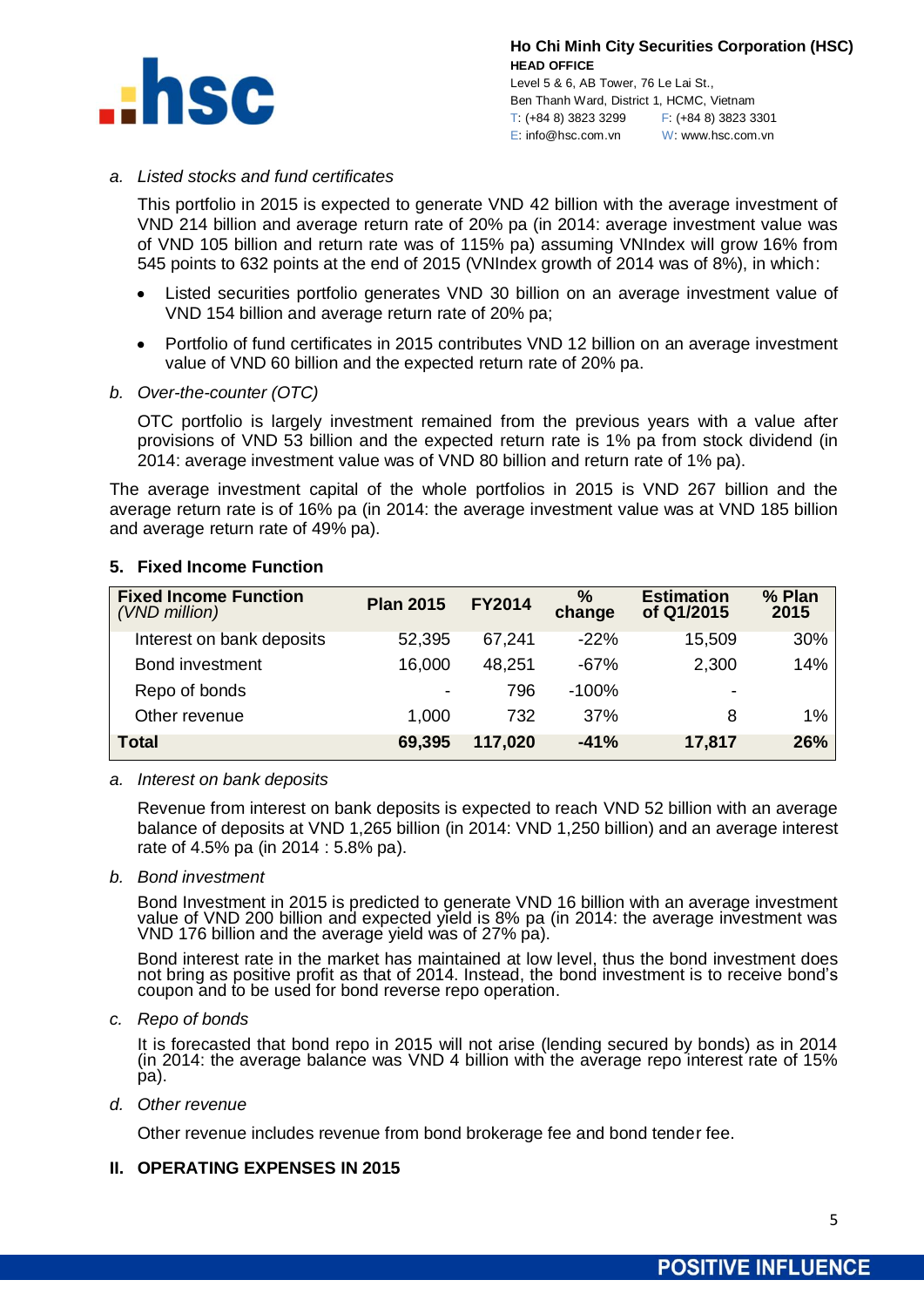

Level 5 & 6, AB Tower, 76 Le Lai St., Ben Thanh Ward, District 1, HCMC, Vietnam T: (+84 8) 3823 3299 F: (+84 8) 3823 3301 E: info@hsc.com.vn W: www.hsc.com.vn

| <b>Operating expense</b><br>$(VND$ million)       | <b>Plan</b><br>2015 | <b>FY2014</b> | $\frac{9}{6}$<br>change | <b>Estimation</b><br>of Q1/2015 | % Plan<br>2015 |
|---------------------------------------------------|---------------------|---------------|-------------------------|---------------------------------|----------------|
| Salary and related expenses                       | 101,930             | 92,137        | 11%                     | 23,680                          | 23%            |
| Commission to brokers                             | 87,368              | 63,556        | 37%                     | 9,878                           | 11%            |
| Brokerage to Stock Exchange                       | 67,911              | 50,745        | 34%                     | 8,451                           | 12%            |
| Outside services                                  | 39,016              | 39,583        | -1%                     | 8,406                           | 22%            |
| Office rental & renovation                        | 22,590              | 15,903        | 42%                     | 5,182                           | 23%            |
| <b>IT</b> related costs                           | 20,085              | 16,877        | 19%                     | 4,353                           | 22%            |
| Depreciation expenses                             | 11,571              | 4,255         | 172%                    | 1,232                           | 11%            |
| Others expenses                                   | 13,048              | 36,368        | -64%                    | 7,681                           | 59%            |
| Provision/(Reversal) for securities<br>impairment |                     | 36,865        | $-100%$                 | (803)                           |                |
| Provision/(Reversal) for doubtful<br>debts        |                     | (6, 597)      | $-100%$                 |                                 |                |
| <b>Total</b>                                      | 363,520             | 349,692       | 4%                      | 68,059                          | 19%            |
| % Total operating expenses/total<br>revenue       | 47%                 | 42%           |                         | 53%                             |                |

Total operating expenses in 2015 are expected to grow 4% compared to 2014 primarily due to the increase in the direct costs related to the increase in trading value in HSC and the operation expansion as well as the necessary investment in infrastructure of HSC.

The growth rate of operating expenses is lower than rate of decline of revenue compared to 2014, the total operating expenses/total revenue (CIR) ratio reaches 47%, higher than that of 42% of 2014.

Some of the major expenses of 2015 are as follows:

# 1. **Salary and related expenses**

This expense increases by 11% compared to 2014, the causes are mainly from:

- A number of new personnel hired for 2 more transaction offices in early 2015 and the demand of personnel of other departments leads to salary expense increase by 9%;
- Personnel joined HSC from 2014 and the increase of salary revision from the 3rd quarter of 2014 leads to salary expense in 2015 increase by 2%.

# 2. **Commission to brokers and brokerage fee to Stock Exchange**

These expenses increase in line with the growth rate of the trading value in HSC in 2015;

## 3. **Expense for outside services**

Expense for outside services does not change significantly compared to 2014, primarily includes costs of independent audit, internal audit, and consultancy services for Business Process Improvement project (BPI), the cost of money inspection and counting of banks in transaction offices and other outside costs;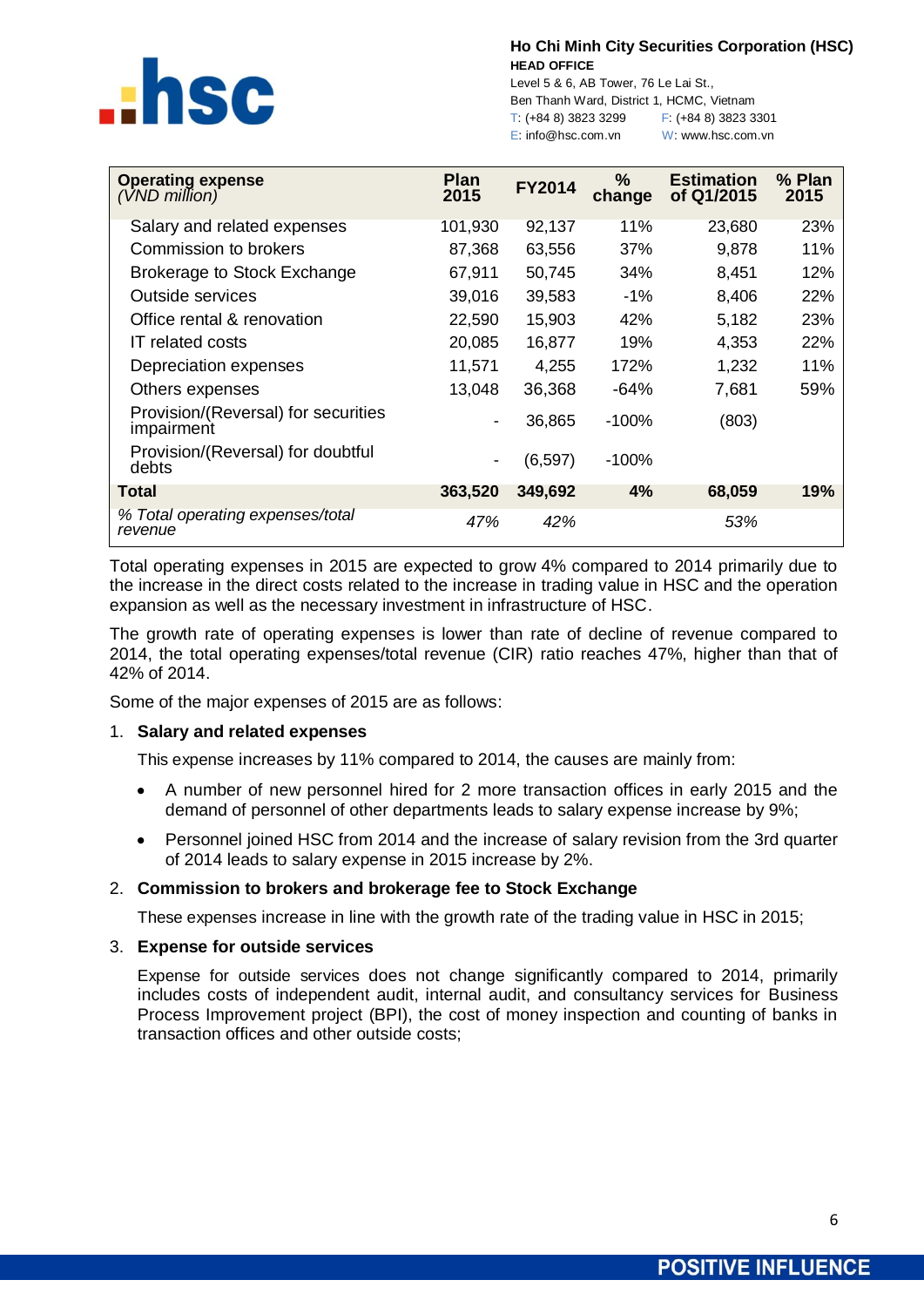

Level 5 & 6, AB Tower, 76 Le Lai St., Ben Thanh Ward, District 1, HCMC, Vietnam T: (+84 8) 3823 3299 F: (+84 8) 3823 3301 E: info@hsc.com.vn W: www.hsc.com.vn

# 4. **Expense for office rent and renovation**

Expenses for office rent and renovation increase by 42% compared to 2014 because there are 2 new transaction offices in Nguyen Van Troi (HCM) and in Lang Ha (Hanoi) while current office lease contracts are long-term contracts with agreed stable prices, so they do not rise in 2015;

# 5. **Expense related to information technology**

Expense related to information technology increases by 19% compared to 2014 primarily due to the increase of operating expense of new projects in 2015: Disaster Recovery site (DR site), maintenance service of data center, maintenance service of Customer Relationship Management project (CRM), and maintenance expense of trading system;

#### 6. **Depreciation expenses**

Expense for depreciation of fixed assets is nearly two fold of 2014 due to the increase of new fixed assets in 2015 largely related to information technology assets (accounting for 95% of total depreciation expense in 2015). The new investment is to ensure the stability of the business operation and meet the needs of development of new products in the future.

Expense for depreciation of fixed assets in 2015 includes:

- Depreciation expense of existing assets is of VND 4.2 billion, substantially unchanged  $\bullet$ compared to 2014;
- Depreciation expense of new assets is of VND 7.3 billion and primarily related to information technology assets, as detailed below:

| <b>Item</b>                                                | <b>Value of</b><br>invest- | Amorti-<br>zation |       | <b>Annual depreciation</b><br>amount |       |       |  |
|------------------------------------------------------------|----------------------------|-------------------|-------|--------------------------------------|-------|-------|--|
| (VND million)                                              | ment                       | (year)            | 2015  | 2016                                 | 2017  | 2018  |  |
| Derivatives Trading Platform                               | 8,000                      | 4                 | 2.000 | 2,000                                | 2,000 | 2,000 |  |
| Platform of the management system of IT<br>services (ITIL) | 1,100                      | 3                 | 367   | 367                                  | 367   | 367   |  |
| Implement Disaster Recovery Plan (DRP)                     | 8,000                      | 4                 | 2,000 | 2,000                                | 2,000 | 2,000 |  |
| Business Intelligence platform                             | 2,000                      | 3                 | 667   | 667                                  | 667   | 667   |  |
| <b>Enterprise Security</b>                                 | 2,000                      | 3                 | 667   | 667                                  | 667   | 667   |  |
| End-to-End monitoring system                               | 1,100                      | 3                 | 367   | 367                                  | 367   | 367   |  |
| <b>MS Licenses</b>                                         | 1,500                      | 3                 | 500   | 500                                  | 500   | 500   |  |
| VMWare license                                             | 660                        | 3                 | 220   | 220                                  | 220   | 220   |  |
| Procurement of IT system for new<br>transaction offices    | 1600                       | 3                 | 533   | 533                                  | 533   |       |  |
| Total                                                      | 25,960                     |                   | 7,320 | 7,320                                | 7,320 | 6,787 |  |

# 7. **Provision:**

Provision for investment impairment and doubtful debts are predicted not to arise in 2015;

# 8. **Other expenses:**

Other expenses of 2015 are predicted to increase/decrease insignificantly compared to 2014 and in accordance with the actual operation of the Company.